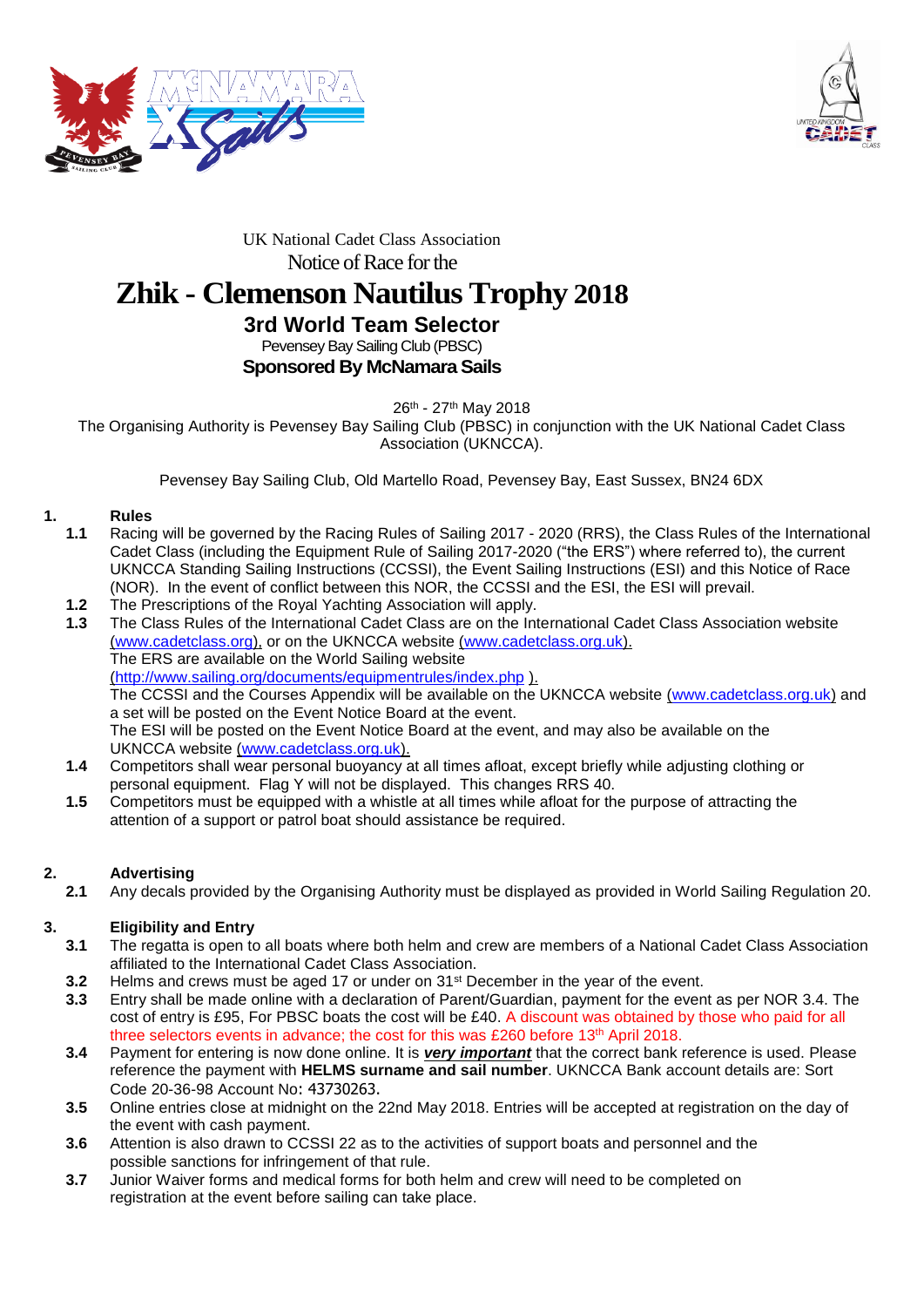## **4. Classification**

**4.1** Entries will be divided into Gold, Silver and Regatta fleets in accordance with the UKNCCA protocol in that regard, a copy of which is set out in the Appendix to this NOR.

## **5. Schedule**

#### **5.1 Registration**

All helms and crews must register at the Event. Registration will be on Saturday 26<sup>th</sup> May between 09:30 and 10:30 at PBSC and otherwise as indicated. Membership of the UKNCCA will be required. Temporary event UKNCCA membership can be purchased on the day.

#### **5.2 Dates and Times of Racing**

- **5.2.1** There will be a briefing for all competitors at 11:00 on Saturday 26<sup>th</sup> May, on the clubhouse patio.
- **5.2.2** Six races are scheduled.
- **5.2.3** The warning signal Saturday 26<sup>th</sup> May will not be earlier than 12.25 and on Sunday 27<sup>th</sup> May is currently intended to be at 10.25. This prevails over the CCSSI's.
- **5.2.4** It is likely that all races during a day will be held back to back without time to go ashore in between races.
- **5.2.5** Not more than four races will be sailed in one day.<br>**5.2.6** No warning signal will be made after 16.30 on the l
- **5.2.6** No warning signal will be made after 16.30 on the last day of the regatta.<br>**5.2.7** The Gold and Silver Fleets will usually sail together. For Regatta Fleet co
- **5.2.7** The Gold and Silver Fleets will usually sail together. For Regatta Fleet courses please refer to the CCSSI's, the Regatta Fleet will be scored separately. At its discretion the Race Organising Committee may combine the Regatta Fleet with the Gold and Silver Fleet.

## **6. Measurement**

- **6.1** A valid measurement certificate for the boat shall be produced at registration. A valid Buoyancy Test for the boat shall be produced no later than 20:00 on Saturday 26<sup>th</sup> May.
- **6.2** Where a valid measurement certificate is not produced, RRS 78.2 is amended as follows:<br>**6.2.1** A statement to confirm a valid measurement certificate is held shall be signed by
	- **6.2.1** A statement to confirm a valid measurement certificate is held shall be signed by the competitor and his or her parent or quardian.
	- **6.2.2** A certificate shall be submitted to the Race Organising Committee not later than 1200 hrs on the last day of the event.
	- **6.2.3** A fee of £20 may be payable.
- **6.3** It is intended that at least the first three boats in each race of the Gold and Silver Fleets which have not previously been selected for inspection during the event and up to three selected at random from the fleet (including their spars, sails and equipment and that of their helms and crews) shall be inspected, weighed and/or measured in such respects as the Equipment Inspector for the event in his discretion shall think fit.

## **7. Sailing Instructions**

**7.1** Limited copies of the Event Sailing Instructions (ESI) will be available at registration. Competitors are encouraged to print their own from the UKNCCA website. Sailing Instructions will also be displayed on the Event Notice Board.

#### **8. Venue**

8.1 The racing area is the sea area within approximately 2nm of Pevensey Bay Sailing Club.

#### **9. Courses**

**9.1** The courses are defined in the CCSSIs

#### **10. Scoring**

- **10.1** The scoring system is as defined in RRS Appendix A.
- **10.2** Two races are required to be completed to constitute a series.
- **10.3** When fewer than three races have been completed a boat's series score will be the total of her race scores.
- **10.4** When three or more races have been completed a boat's series score will be the total of her race scores excluding her worst score.

#### **11. Prizes**

- **11.1** Prizes will be awarded to:
	- (i) To the first six helms and crews overall in the combined Gold and Silver fleet;
	- (ii) To the first three helms and crews in the Silver fleet;
	- (iii) To the first three helms and crews in the Regatta fleet.
	- Prizes may also be awarded in various categories.

#### **12. Risk Statement**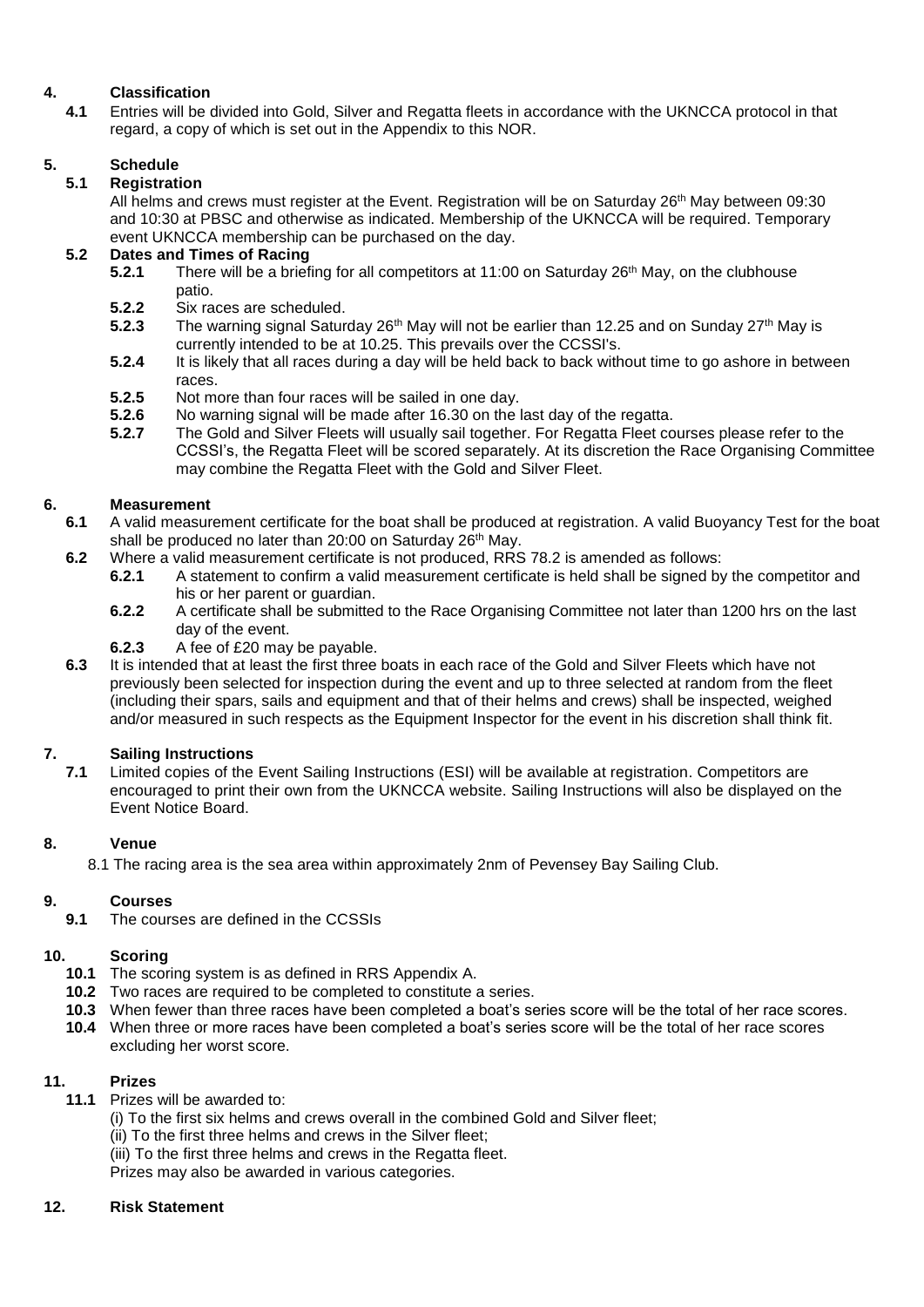Rule 4 of the racing rules of sailing states: "The responsibility for a boat's decision to participate in a race or to continue racing is hers alone

Sailing is by its nature an unpredictable sport and therefore inherently involves an element of risk. By taking part in the event each competitor agrees and acknowledges that:

- (a) They are aware of the inherent element of risk involved in the sport and accept responsibility for the exposure of themselves, their crew and their boat to such inherent risk whilst taking part in the event;
- (b) They are responsible for the safety of themselves, their crew, their boat and their other property whether afloat or ashore;
- (c) They accept responsibility for any injury, damage or loss to the extent caused by their own actions or omissions;
- (d) Their boat is in good order, equipped to sail in the event and they are fit to participate;
- (e) The provision of a race management team, patrol boats and other officials and volunteers by the event organiser does not relieve them of their own responsibilities;
- (f) The provision of patrol boat cover is limited to such assistance, particularly in extreme weather conditions, can be practically provided in the circumstances;
- (g) It is their responsibility to familiarise themselves with any risks specific to this venue or this event drawn to their attention in any rules and information produced for the venue or event and to attend any competitors briefing held for the event.

#### **Inspections**

The fact that the race committee conducts inspections of a boat does not reduce the responsibilities of each competitor set out in this Notice of Race.

### **13. Insurance**

**13.1** Each participating boat shall be insured with valid third-party liability insurance with a minimum cover of £3,000,000 (three million pounds).

#### **14. Media Rights, Cameras and Electronic Equipment**

By participating in an event of the Cadet Selector Series the competitors automatically grant to the Organising Authority, and their sponsors, the right in perpetuity to make, use and show, from time to time at their discretion, any motion pictures and live, taped or filmed television and other reproductions of the athlete during the period of the competition without compensation.

Boats may be required to carry cameras, sound equipment and positioning equipment as specified by the Organising Authority.

The top three competitors as well as the individual race winners may be required to attend a media Press conference each day.

Competitors may be required for interviews at the regatta.

#### **15 Rubbish Disposal**

**15.1** Boats shall not put rubbish into the water. Rubbish may be placed in official boats except the Committee Boat. Rule 55 may be applied.

#### **16 Pevensey Bay Sailing Club Variations**

- **16.1** Competitors shall comply with the rules of the PBSC whilst on site.
- **16.2** The Pevensey Bay Sailing Club Authority Bye Laws and Directions will apply.

#### **16.3 Membership & Liability**

- **16.3.1** All visiting competitors will be deemed temporary members of Pevensey Bay Sailing Club during the event and as such shall abide by all the Club's rules and bye-laws.
- **16.3.2** Members of the Club, their guests and visitors may use the Club premises and other facilities of the Club entirely at their own risk and implicitly accept that: the Club will not accept any liability for any damage to or loss of property belonging to members, their guests or visitors to the Club; the Club will not accept any liability for personal injury arising out of use of the Club premises or any other facilities of the Club, or out of participating in any race organised by the Club, whether sustained by members, their guests or visitors or caused by the said members, guests or visitors, whether or not such damage or injury could have been attributed to, or was occasioned by the neglect, default or negligence of any of the officers, committees or servants of the Club.

#### **16.4 Support Boats**

**16.4.1** Support boats shall register at the Race Office during the registration period.

#### **17 Further & Local Variations**

**17.1 Dinghy Parking**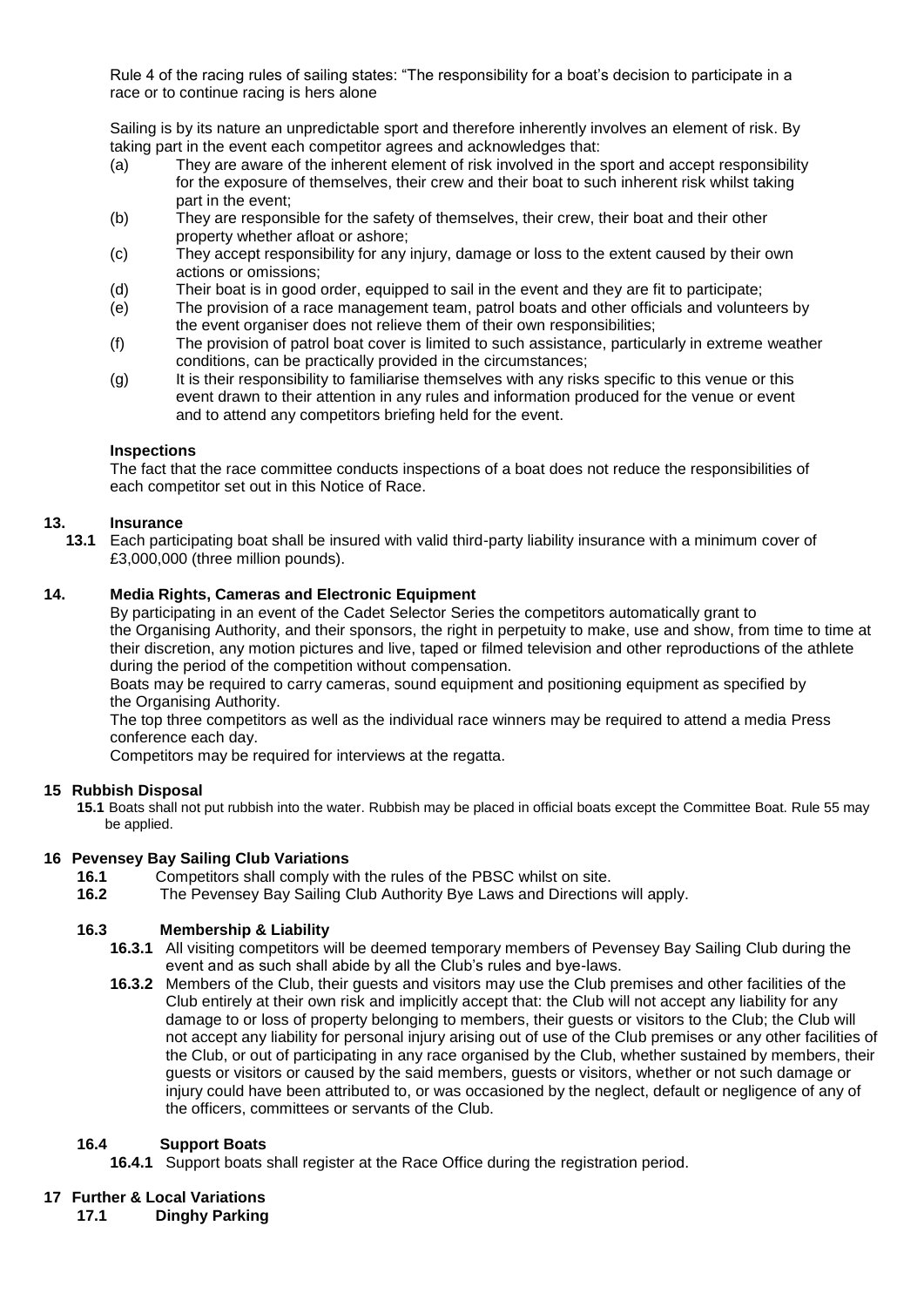**17.1.1** All visitors' dinghies entered for the competition are to be positioned in the designated area.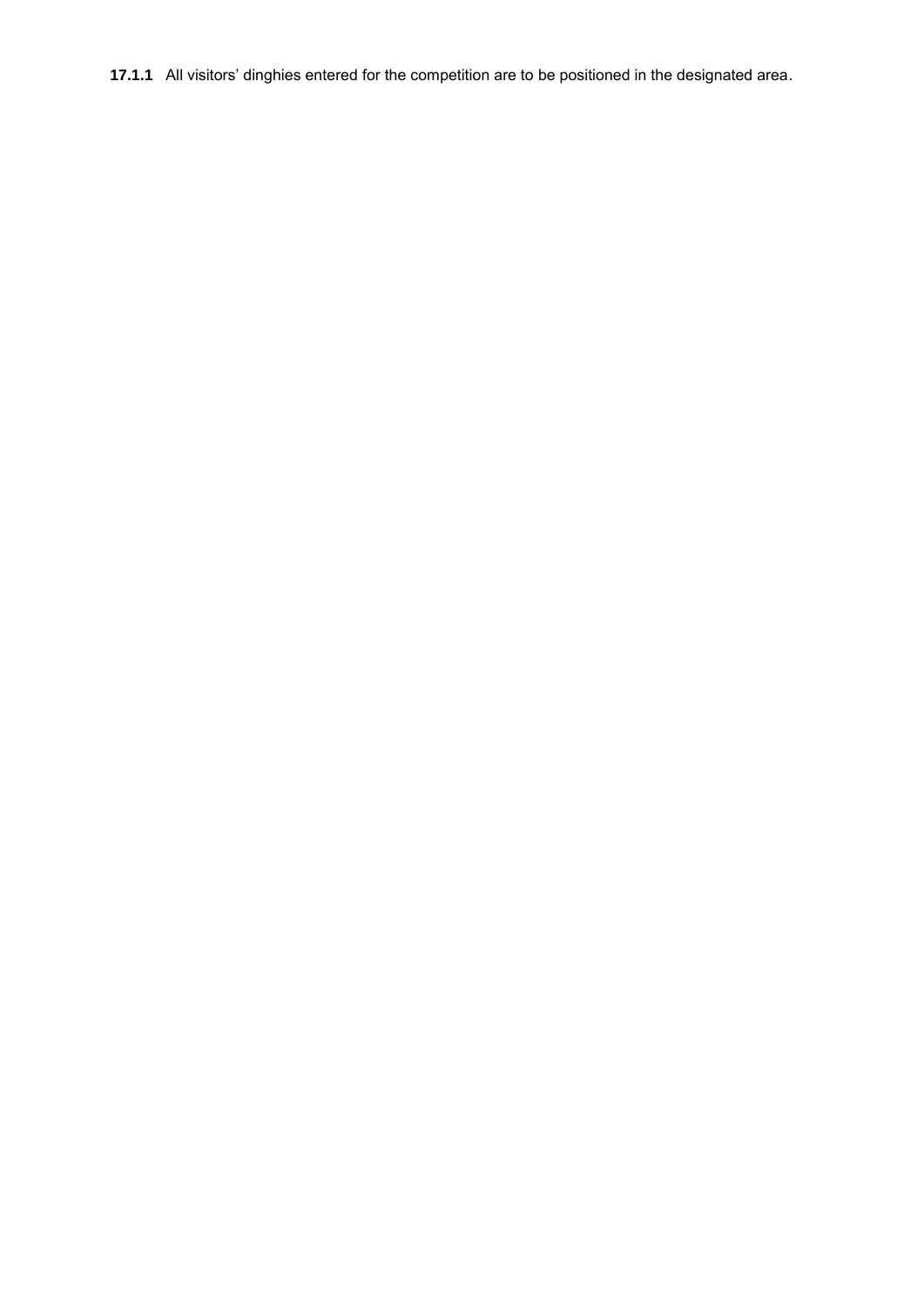#### **APPENDIX**

#### **UKNCCA Protocol as to Gold, Silver and Regatta Fleets 2017**

1. This system shall apply to the following events:

| Event<br>number | <b>Event Name</b>                                                              | Location                                                                  | <b>Date</b>                         |  |
|-----------------|--------------------------------------------------------------------------------|---------------------------------------------------------------------------|-------------------------------------|--|
| Event 1         | <b>UKNCCA 1st Selector - Peter Scott</b><br><b>Memorial Trophy</b>             | WPNSA<br>&<br>Weymouth<br>$\qquad \qquad \blacksquare$<br><b>Portland</b> | $21st - 22nd$ April<br>2018         |  |
| Event 2         | <b>UKNCCA 2<sup>nd</sup> Selector - Alf</b><br><b>Simmonds Memorial Trophy</b> | Stone S. C                                                                | $\sqrt{5^{th} - 6^{th}}$ May 2018   |  |
| Event 3         | <b>UKNCCA 3rd Selector - Clemenson</b><br><b>Nautilus Trophy</b>               | <b>Pevensey Bay Sailing Club</b>                                          | $\sqrt{26^{th} - 27^{th}}$ May 2018 |  |
| Event 4         | <b>UKNCCA National Championships</b>                                           | <b>Thorpe Bay Yacht Club</b>                                              | $24th$ Aug - $27th$ Aug<br>2018     |  |
| Event 5         | <b>UKNCCA Inland Championships</b>                                             | <b>Alton Water Sailing Club</b>                                           | 22nd & 23rd Sept<br>2018            |  |

2. Allocation of Fleets Gold & Silver:

| <b>Event 1 &amp; 2</b>                                                                                                                                                                                                                                                                                      |                                                                                                                                                                                                                                                                                                                                    |                     |                                                                                                                                                                                        |  |  |
|-------------------------------------------------------------------------------------------------------------------------------------------------------------------------------------------------------------------------------------------------------------------------------------------------------------|------------------------------------------------------------------------------------------------------------------------------------------------------------------------------------------------------------------------------------------------------------------------------------------------------------------------------------|---------------------|----------------------------------------------------------------------------------------------------------------------------------------------------------------------------------------|--|--|
| <b>Gold Fleet</b>                                                                                                                                                                                                                                                                                           |                                                                                                                                                                                                                                                                                                                                    | <b>Silver Fleet</b> |                                                                                                                                                                                        |  |  |
| $\bullet$                                                                                                                                                                                                                                                                                                   | Boats the helms of which were in the Gold fleet in<br>2017                                                                                                                                                                                                                                                                         | $\bullet$           | Boats the helms of which are not in Gold fleet.                                                                                                                                        |  |  |
| $\bullet$                                                                                                                                                                                                                                                                                                   | Boats the helms of which were in the UKNCCA<br>National Squad 2017/18                                                                                                                                                                                                                                                              |                     |                                                                                                                                                                                        |  |  |
| $\bullet$                                                                                                                                                                                                                                                                                                   | Boats the helms of which were in the RYA Cadet<br>National Junior Squad 2017/18                                                                                                                                                                                                                                                    |                     |                                                                                                                                                                                        |  |  |
| $\bullet$                                                                                                                                                                                                                                                                                                   | Boats the helms of which were ranked less than or<br>equal to 40% in the UKNCCA National Ranking Table<br>at the end of 2017.                                                                                                                                                                                                      |                     |                                                                                                                                                                                        |  |  |
|                                                                                                                                                                                                                                                                                                             | Competitors from other nations will sail in the Gold<br>Fleet                                                                                                                                                                                                                                                                      |                     |                                                                                                                                                                                        |  |  |
| Event 3, 4 & 5                                                                                                                                                                                                                                                                                              |                                                                                                                                                                                                                                                                                                                                    |                     |                                                                                                                                                                                        |  |  |
| $\bullet$                                                                                                                                                                                                                                                                                                   | As events 1 & 2                                                                                                                                                                                                                                                                                                                    | $\bullet$           | As Events 1 & 2                                                                                                                                                                        |  |  |
|                                                                                                                                                                                                                                                                                                             | Boats the helms of which finished as helms in the top<br>3 in the Silver fleet in both of the 2 events to which<br>this system applies immediately preceding the event<br>in question                                                                                                                                              | $\bullet$           | Boats the helms of which finished as helms in the top<br>4 in the Regatta fleet in both of the 2 events to which<br>this system applies immediately preceding the event<br>in question |  |  |
| Boats the helms of which whose average percentage<br>$\bullet$<br>results in the combined Gold and Silver fleets 2 events<br>immediately preceding the event in question (i.e. in<br>events $(1)$ and $(2)$ for event $(3)$ or in events $(2)$ and $(3)$<br>for event $(4)$ ) is less than or equal to 45%. |                                                                                                                                                                                                                                                                                                                                    |                     |                                                                                                                                                                                        |  |  |
|                                                                                                                                                                                                                                                                                                             | (So, for example, a helm who came $27th$ out of<br>$\circ$<br>90 entrants overall in event (1) and 20 <sup>th</sup> out of<br>50 entrants overall in event (2) would have an<br>overall average percentage result for the two<br>events for the purposes of this paragraph of<br>$((27/90 X 100) + (20/50 X 100)) \div 2 = 35\%$ . |                     |                                                                                                                                                                                        |  |  |